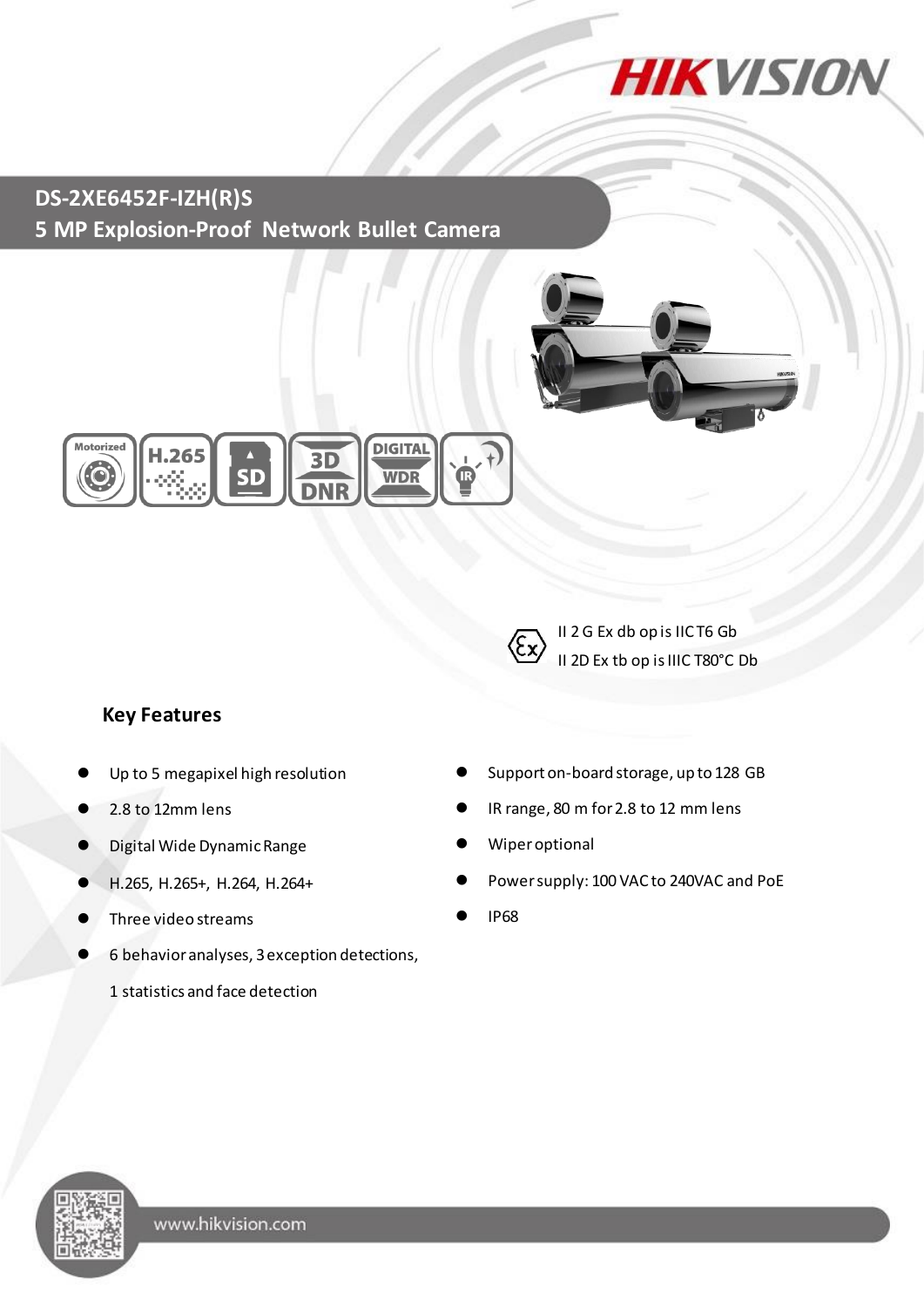

# **Specifications**

T

| Camera                         |                                                                                                                                                                                                      |  |
|--------------------------------|------------------------------------------------------------------------------------------------------------------------------------------------------------------------------------------------------|--|
| Image Sensor                   | 1/1.8" Progressive Scan CMOS                                                                                                                                                                         |  |
| Min. Illumination              | 0.01Lux @(F1.2, AGCON), 0.014Lux @(F1.4, AGCON), 0 Lux with IR on                                                                                                                                    |  |
| Shutter Speed                  | 1 s to 1/100,000 s, support slow shutter                                                                                                                                                             |  |
| Lens                           | 2.8 mm to 12 mm, F1.4, horizontal FOV: 70° to 34°, vertical FOV: 52° to 24°, diagonal FOV: 90° to 41°                                                                                                |  |
| Focus                          | Auto                                                                                                                                                                                                 |  |
| Auto-Iris                      | DC drive                                                                                                                                                                                             |  |
| Day&Night                      | IR cut filter                                                                                                                                                                                        |  |
| DNR                            | 3D DNR                                                                                                                                                                                               |  |
| Wide Dynamic Range             | Digital WDR                                                                                                                                                                                          |  |
| <b>Compression Standard</b>    |                                                                                                                                                                                                      |  |
| Video Compression              | Main stream: H.265/H.264<br>Sub stream: H.265/H.264/MJPEG<br>Third stream: H.265/H.264                                                                                                               |  |
| H.264 Type                     | Baseline profile/main profile/high profile                                                                                                                                                           |  |
| $H.264+$                       | Yes                                                                                                                                                                                                  |  |
| H.265 Type                     | Main profile                                                                                                                                                                                         |  |
| $H.265+$                       | Ye s                                                                                                                                                                                                 |  |
| Video Bit Rate                 | 32 Kbps to 16 Mbps                                                                                                                                                                                   |  |
| Audio Compression              | G.711/G.722.1/G.726/MP2L2/PCM                                                                                                                                                                        |  |
| Audio Bit Rate                 | 64Kbps(G.711)/16Kbps(G.722.1)/16Kbps(G.726)/32-192Kbps(MP2L2)                                                                                                                                        |  |
| Image                          |                                                                                                                                                                                                      |  |
| Max. Resolution                | $2592 \times 1944$                                                                                                                                                                                   |  |
| Main Stream<br>Max. Frame Rate | 50Hz: 25fps (2592 × 1944, 2560 × 1920, 2048 × 1536), 50fps (1920 × 1080, 1280 × 960, 1280 × 720)<br>60Hz: 30fps (2592 × 1944, 2560 × 1920, 2048 × 1536), 60fps (1920 × 1080, 1280 × 960, 1280 × 720) |  |
| Sub Stream<br>Max. Frame Rate  | 50Hz: 25fps (704 × 576, 640 × 480, 352 × 288, 320 × 240)<br>60Hz: 30fps (704 × 480, 640 × 480, 352 × 240, 320 × 240)                                                                                 |  |
| Third Steam<br>Max. Frame Rate | 50Hz: 25fps (1920 × 1080, 1280 × 960, 1280 × 720, 704 × 576, 640 × 480, 352 × 288, 320 × 240)<br>60Hz: 30fps (1920 × 1080, 1280 × 960, 1280 × 720, 704 × 480, 640 × 480, 352 × 240, 320 × 240)       |  |
| Image Enhancement              | BLC/3D DNR/Defog/EIS                                                                                                                                                                                 |  |
| Image Settings                 | Support rotate mode. Saturation, brightness, contrast, sharpness, white balance, and AGC are<br>adjustable by client software or web browser                                                         |  |
| Region of Interest             | Support 4 customized region for each stream, and face dynamic tracking                                                                                                                               |  |
| Target Cropping                | Yes                                                                                                                                                                                                  |  |
| Day/Night Switch               | Auto/Schedule/Triggered by Alarm In                                                                                                                                                                  |  |
| Picture Overlay                | LOGO picture can be overlaid on video with 128 x 128 24bit bmp format                                                                                                                                |  |
| <b>Audio</b>                   |                                                                                                                                                                                                      |  |
| Environment Noise Filter       | Yes                                                                                                                                                                                                  |  |
| Sampling Rate                  | Max. 48 kHz                                                                                                                                                                                          |  |
| <b>Network</b>                 |                                                                                                                                                                                                      |  |
| Network Storage                | Support microSD/SDHC/SDXC card (up to 128 GB) local storage and NAS (NFS, SMB/CIFS), ANR                                                                                                             |  |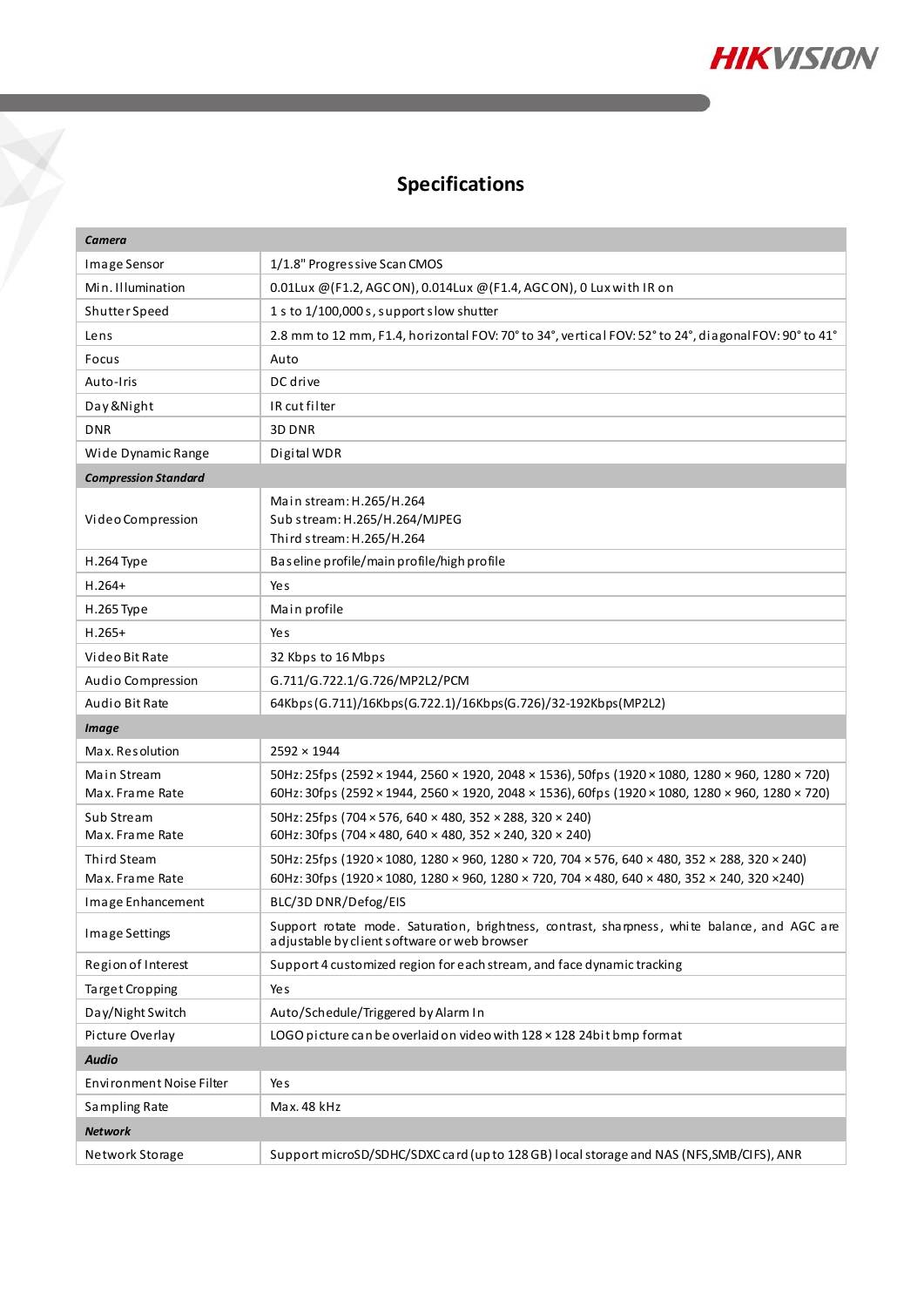

| Al a rm Trigger             | Motion detection, tampering alarm, HDD full, HDD error, network disconnected, IP address<br>conflicted, illegal login                                                                                                                                |
|-----------------------------|------------------------------------------------------------------------------------------------------------------------------------------------------------------------------------------------------------------------------------------------------|
| Protocols                   | TCP/IP, ICMP, HTTP, HTTPS, FTP, DHCP, DNS, DDNS, RTP, RTSP, RTCP, PPPOE, NTP, UPnP, SMTP, SNMP,<br>IGMP, 802.1X, QoS, IPv6, UDP, Bonjour                                                                                                             |
| Standard                    | ONVIF (PROFILES, PROFILE G), ISAPI                                                                                                                                                                                                                   |
| <b>General Function</b>     | One-key reset, mirror, anti-flicker, heartbeat, watermark, password protection, privacy mask, IP<br>address filter                                                                                                                                   |
| <b>Interface</b>            |                                                                                                                                                                                                                                                      |
| Communication Interface     | 1 RJ45 10 M/100 M/1000 M self-adaptive Ethernet port,<br>Camera with no wiper also supports RS-485                                                                                                                                                   |
| Audio                       | 3.5 mm audio input (line in), 3.5 mm audio output (line out), stereo                                                                                                                                                                                 |
| Alarm                       | 2 alarm input, 2 alarm output (up to 24 VDC, 1 A or 110 VAC, 500 mA)                                                                                                                                                                                 |
| Video Out                   | 1Vp-p Composite Output(75Ω/BNC)                                                                                                                                                                                                                      |
| On-board Storage            | Built-in microSD/SDHC/SDXCslot, up to 128 GB                                                                                                                                                                                                         |
| Reset Button                | Ye s                                                                                                                                                                                                                                                 |
| <b>Smart Feature-set</b>    |                                                                                                                                                                                                                                                      |
| Behavior Analysis           | Line crossing detection, intrusion detection, region entrance detection, region exiting detection,<br>unattended baggage detection, object removal detection                                                                                         |
| Line Crossing Detection     | Cross a pre-defined virtualline                                                                                                                                                                                                                      |
| <b>Intrusion Detection</b>  | Enter and loiter in a pre-defined virtual region                                                                                                                                                                                                     |
| Region Entrance Detection   | Enter a pre-defined virtual region from the outside place                                                                                                                                                                                            |
| Region Exiting Detection    | Exit from a pre-defined virtual region                                                                                                                                                                                                               |
| Unattended Baggage          | Objects left over in the pre-defined region such as the baggage, purse, dangerous materials                                                                                                                                                          |
| Object Removal              | Objects removed from the pre-defined region, such as the exhibits on display.                                                                                                                                                                        |
| <b>Exception Detections</b> | Scene change detection, defocus detection, audio exception detection                                                                                                                                                                                 |
| <b>Face Detection</b>       | Human face appears in the image can be detected and trigger linkage method                                                                                                                                                                           |
| <b>Statistics</b>           | Counting which calculates the number of targets entering and exiting a configured area                                                                                                                                                               |
| <b>General</b>              |                                                                                                                                                                                                                                                      |
| Operating Conditions        | -40°C to +60 °C (-40 °F to +140 °F), Humidity 95% or less (non-condensing)                                                                                                                                                                           |
| Power Supply                | 100 VAC to 240 VAC, three-core terminal block<br>PoE (802.3at, class 4)                                                                                                                                                                              |
| Power Consumption           | -IZHRS: 100 VAC to 240 VAC, 0.38 A to 0.18 A, max. 22.6W; PoE (802.3at, 42.5 V to 57 V), 0.56 A to<br>0.42 A, max. 23.6W<br>-IZHS: 100 VAC to 240 VAC, 0.32 A to 0.11 A, max. 18.6 W; PoE (802.3at, 42.5 V to 57 V), 0.46 A to<br>0.34 A max. 19.6 W |
| IR Range                    | 2.8 mm to 12 mm lens: up to 80 m (262.5 ft.)                                                                                                                                                                                                         |
| Wiper                       | With-R model supports                                                                                                                                                                                                                                |
| Heater                      | -H:yes                                                                                                                                                                                                                                               |
| <b>Housing Material</b>     | 316L Stainless steel                                                                                                                                                                                                                                 |
| Ingress Protection          | <b>IP68</b>                                                                                                                                                                                                                                          |
| Explosion-Proof             | ATEX, IECEX                                                                                                                                                                                                                                          |
| Dimensions                  | $513.2 \times 169 \times 308$ mm (20.2"× 6.65" × 12.13")<br>Package: 753 × 313 × 424 mm (29.65" × 12.32" × 16.69")                                                                                                                                   |
| Weight                      | -IZHRS: camera, 17.8 kg (39.24 lb.); with package, 19.8 kg (43.65lb.)<br>-IZHS: camera, 16.8 kg (37.04 lb.); with package, 18.8 kg (41.45 lb.)                                                                                                       |

### **Available Models**

 $\sum_{i=1}^{n}$ 

DS-2XE6452F-IZHS (2.8-12mm), DS-2XE6452F-IZHRS (2.8-12mm)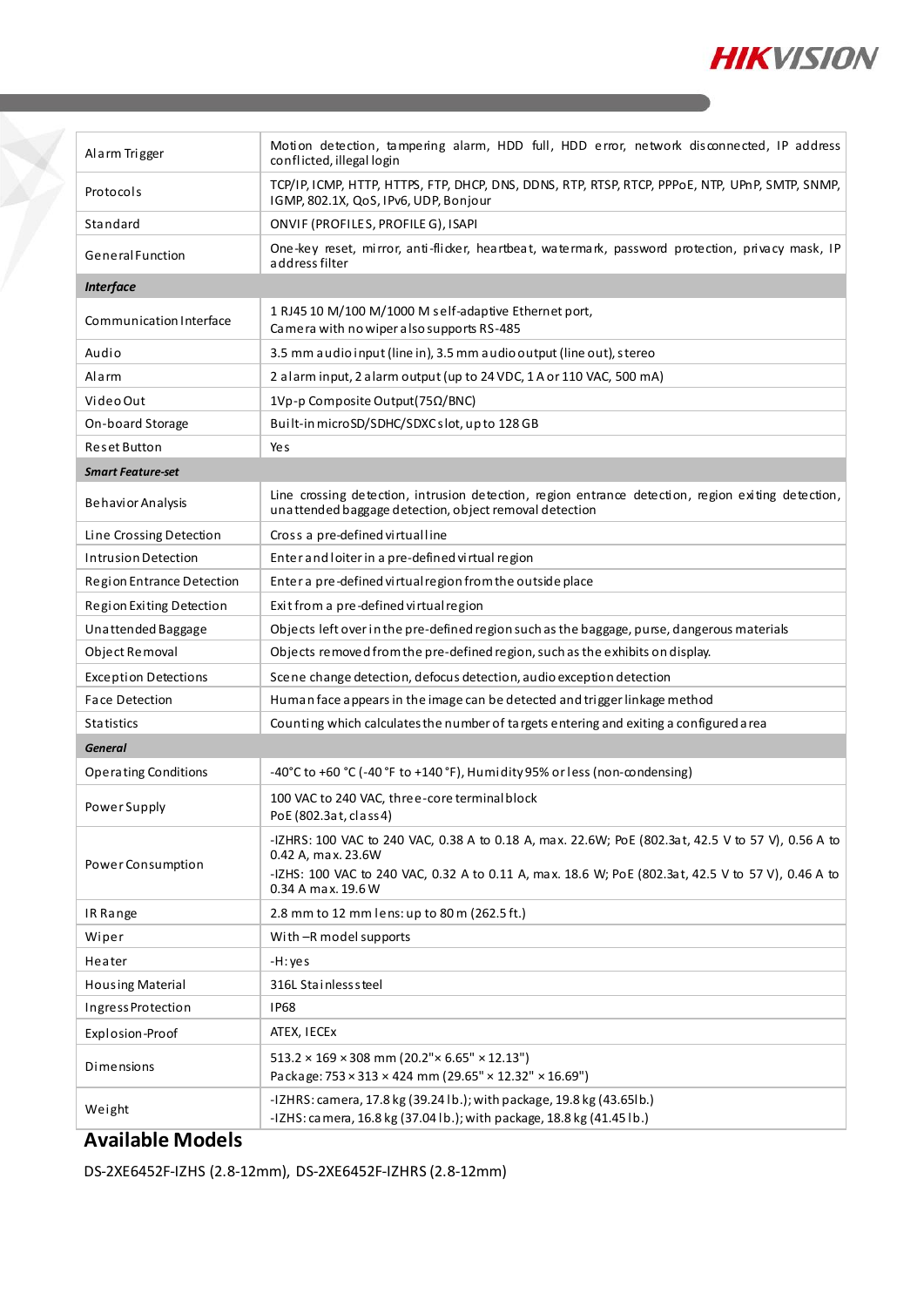

308

### **Dimension**







**-IZHRS:**



Unit: mm